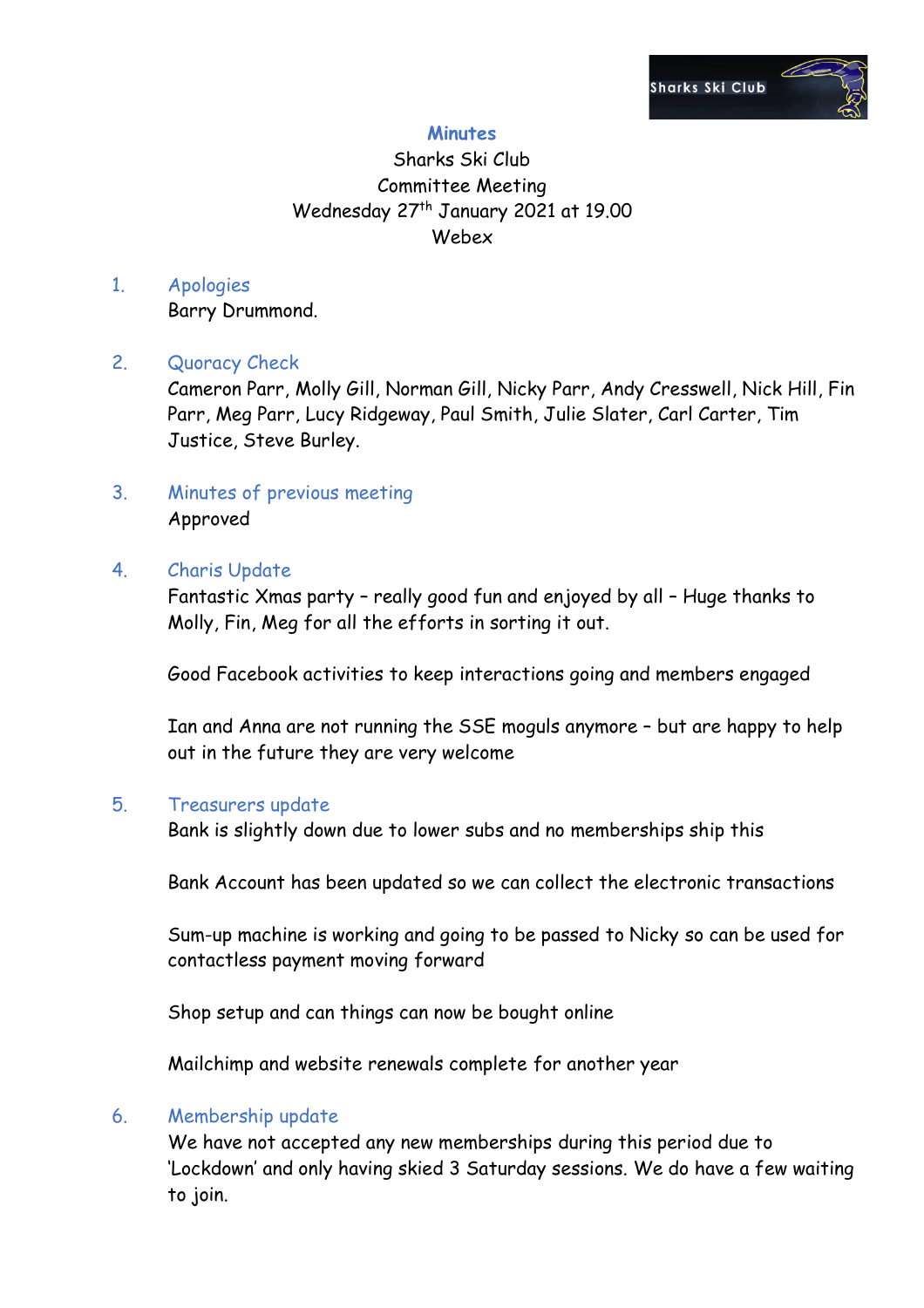

It was agreed by the committee that we would not ask for any renewals until Easter

when hopefully it will be clearer as to what the future holds for us.

At Easter the membership will run from April until 1st October (6 months) at a cost of £5.00 per person or £15.00 per family. This will cover all personal for insurance purposes and Snowsport England membership. It will also help us to analyse how many members we have to register and pay for with Snowsport England.

A letter of notification will be sent to all members explaining this when we are allowed to return to skiing. – Hopefully soon….

## 7. Welfare Officers update

Handover of activities to start from Julie to Carl including the DBS database

Agreed we need a female welfare officer to support Carl moving forward - Tim to make enquiry with possible people

SSE – put a link on our website to the Magic part which was useful

Agreed we should add useful contact numbers to website

DBS update from  $SSE - They$  will all be renewed on the 1st Jan moving forward rather than when they expire to simplify

#### 8. Club Captains update

Loads of events completed already

- Would I lie to you
- Scavenger hut
- Duel Slalom
- Xmas Fancy dress
- Xmas party
- Xmas jumpers
- New hoodies
- Quiz this weekend

Great start for the new captains

9. Skiing update (race, general)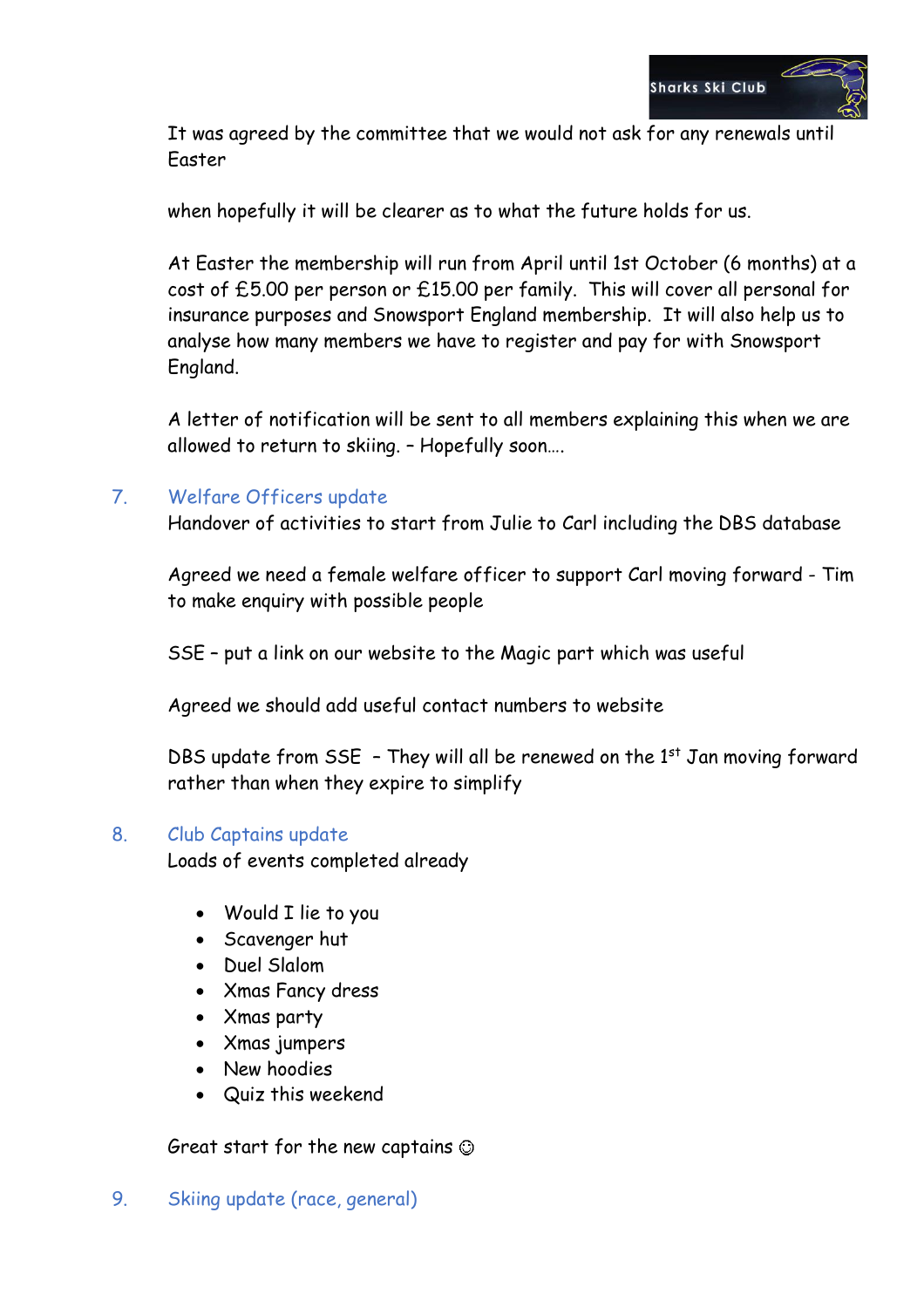### **General – Molly**

We have only had 3 skiing Saturdays before 'Lockdown' came again on the 30th December, but sadly this time we are unsure when it is going to end. We did pack a lot into those 3 Saturdays though. On the 5th December it was our usual 'let's find our skiing legs again' after being locked down.

On the 12th December it was our improvised Sharks Fun Day/Party. As we were unable (by law) to party indoors, we had fun games on the slope whilst skiing through a slalom course. It involved 4 teams racing against each other but incorporating an egg & spoon race, a water carrying game, and an obstacle race. Although we had independent adjudicators and scorer, there still seemed to be a 'bit' of cheating….!! Especially when Father Christmas arrived and joined in the skiing causing havoc….but he made up for it at the end by presenting all the children with their boxes of chocolate.

The presentations were made by our Chairman Tim on the grass area adjoining the slope. The 'Most Improved Skiers of the Year' was – Male = Alfie Duncan, and Female = Grace Mitchell. The David Laird Trophy for the Adult who had worked hard behind the scenes was = Andy Cresswell.

Tim also presented the staff at Swadlincote with 2 tins of chocolate as a 'Thank You' for working with us on the slope. We also had to say a sad farewell to Gemma the Manager, who was leaving the Centre for a new career. We will miss her as she was so helpful in Sharks getting established at Swadlincote. She also became a good friend of all Sharks. We wish her luck in her new role. We now wait in anticipation of the new manager, will he still welcome Sharks Ski Club.? We will have to wait and see….

On the 19th December (which turned out to be our last one) we again had 'The Captain's dual slalom races' but this time it was within there own groups, meaning much competition by all. It was made slightly harder due to the fact that they were wearing fancy dress. There was no cheating this time, but a lot of crashes. No casualties luckily. An enjoyable time was had by all. This finished with the presentation in the car park as we had to vacate the ski area quickly due to social distancing, as other public were waiting to use the slope.

Looking back, it was an eventful 3 weeks. Thank you to all involved

#### **Race – Paul**

Nothing happened – no winter race leagues this year and awaiting further notice for summer!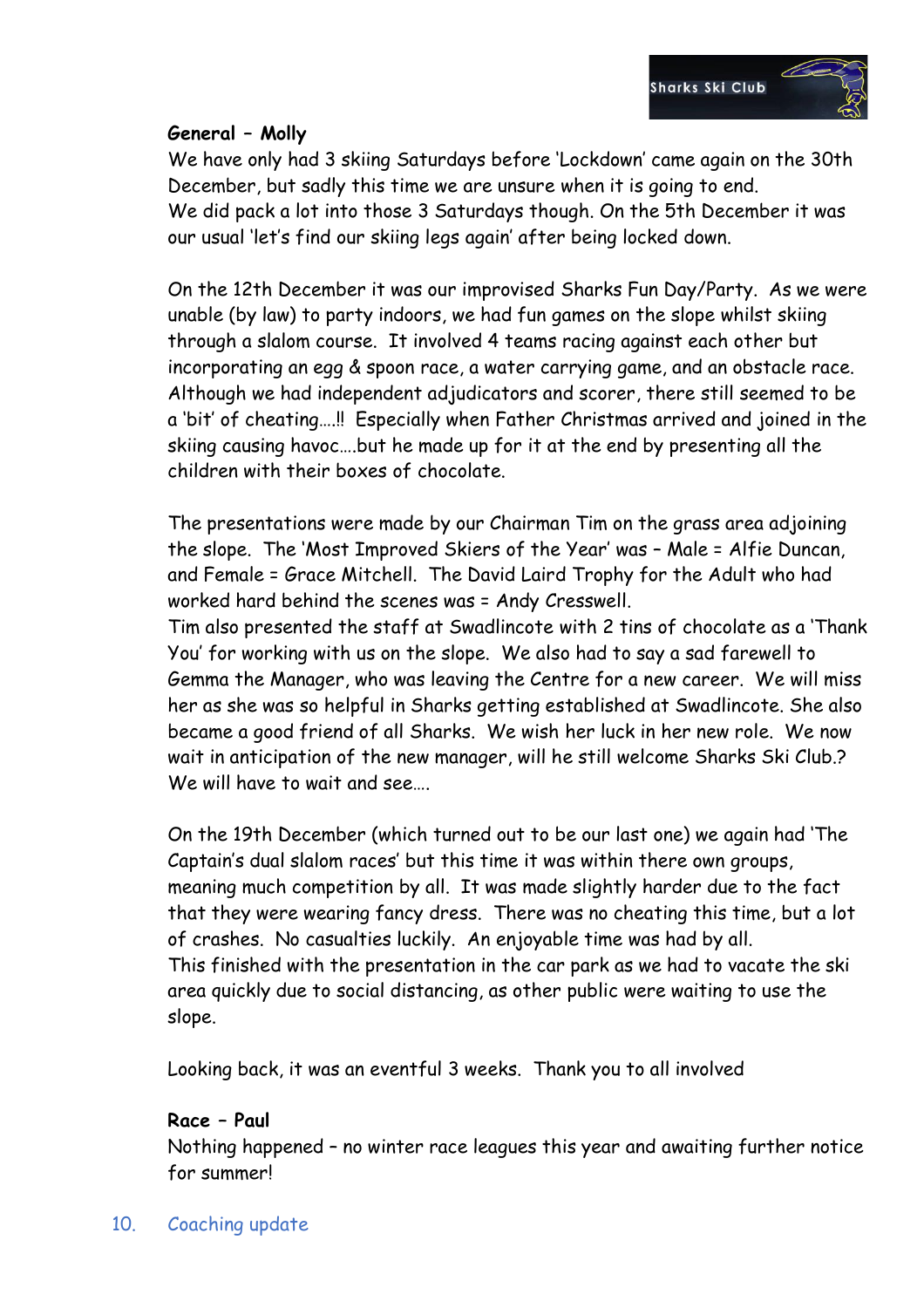

2 concerns raised which we need to address

Loosing touch with members – must keep up with the challenges and online activities to keep people engaged.

Second loosing touch with our instructors, not had any communication really during lockdown and need to reengage

Proposal is get people talking and thinking about skiing again by a make your own lesson plan – challenges to be sent out regularly and get feedback and will create a sharks lesson plan and training manual which can be support the newer instructors and be used by all in the future !

The sharks manual will be created over time and will be a great resource for all Shark instructors now and for the future.

Instructor webex to be arranged – to kick this off and get them engaged !

#### 11. Holiday update

The booking remains at 17.

We have had a number of additional enquiries wishing to come on the holiday, but I have asked them to wait until we have more information from both the Government, and Ski 2 before they commit to payment. This is the advice received from the company, Ski 2. They are waiting to see whether it will be safe for both their staff and customers to travel to Italy.

Last year when the holiday was first cancelled due to Covid-19 just starting, they offered to either repay all money paid, or hold the money over to this year 2021.

Some people opted to leave their booking in place. Some had their money returned.

If the same happens this year, then I will be advising that you ask for a repayment. The reason being, that I have looked at 2022 school holidays, and it would appear that both February half term and Easter are different throughout our regions. The only date that all regions will be on holiday together is w/c 9th April. To me, that seems pretty late for skiing.

In the meantime, we will wait until we have confirmation from Ski 2 whether we are on or off…!!!

#### 12. AOB